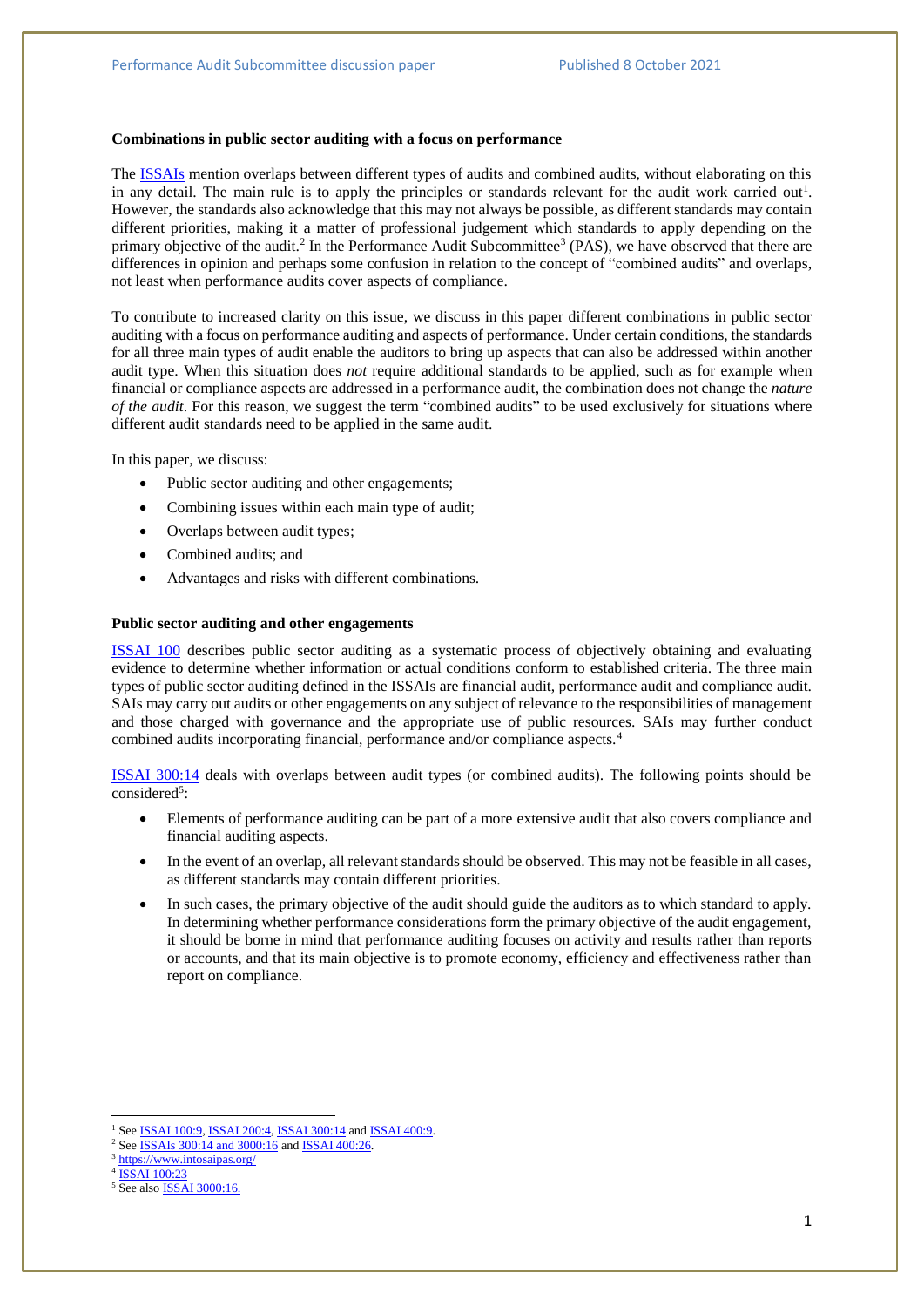### **Combining issues within each main type of audit**

The main public sector audit types are closely associated with, and thus identified by, the main purpose of the audit. However, under certain conditions, and according to the applicable standards, an audit of one of the three main types may include other aspects (see table below).

| The type of audit                                         | <b>Applicable</b>                                                                                               | Conditions for bringing up different aspects in the audit                               |                                                                                                                                                                                                                                                                                                                                                     |                                                                                                                                                                          |
|-----------------------------------------------------------|-----------------------------------------------------------------------------------------------------------------|-----------------------------------------------------------------------------------------|-----------------------------------------------------------------------------------------------------------------------------------------------------------------------------------------------------------------------------------------------------------------------------------------------------------------------------------------------------|--------------------------------------------------------------------------------------------------------------------------------------------------------------------------|
| conducted                                                 | <b>standards</b>                                                                                                | <b>Financial aspects</b>                                                                | <b>Aspects of performance</b>                                                                                                                                                                                                                                                                                                                       | <b>Aspects of compliance</b>                                                                                                                                             |
| <b>Financial audits con-</b><br>sistent with ISSAI 200    | ISSAI 2000 series,<br><b>ISA</b> or national<br>standards consistent<br>with or based on<br>ISSAI 200           | All aspects relevant to<br>the audit objective                                          | Only aspects:<br>- Impacting on the financial<br>statement;<br>- Explicitly required in the<br>mandate; or<br>- Based on procedures agreed<br>with the audited entity                                                                                                                                                                               | Only aspects:<br>- Impacting on the<br>financial statement;<br>- Explicitly required in<br>the mandate; or<br>- Based on procedures<br>agreed with the<br>audited entity |
| <b>Performance audits</b><br>consistent with ISSAI<br>300 | <b>ISSAI 3000 series or</b><br>other standards<br>developed/adopted<br>consistent with or<br>based on ISSAI 300 | Aspects relevant for the<br>audit objective and<br>directly linked to<br>performance    | All aspects relevant for the audit<br>objective                                                                                                                                                                                                                                                                                                     | Aspects relevant for the<br>audit objective and<br>directly linked to<br>performance                                                                                     |
| <b>Compliance audits</b><br>consistent with ISSAI<br>400  | ISSAI 4000 series or<br>other standards<br>developed/adopted<br>consistent with or<br>based on ISSAI 400        | Aspects relevant for the<br>audit objective and di-<br>rectly linked to compli-<br>ance | Some overlaps. Criteria used in<br>performance audits may be similar<br>or identical to regulatory or<br>propriety criteria used in<br>compliance audits. Compliance<br>audits may also include aspects of<br>performance as explanations to<br>non-compliance.<br>Aspects relevant for the audit<br>objective and directly linked to<br>compliance | All aspects relevant for<br>the audit objective                                                                                                                          |

*Table: overview of possibilities for combining aspects within the three main types of audits*

The table indicates that a financial audit may also cover aspects of performance and/or compliance if those issues have an impact on the financial statement, are explicitly required by the SAI´s mandate, or are based on procedures agreed with the audited entity. However, it may also be necessary to develop or adopt additional standards for these aspects – for example for auditing performance information in annual reports - making it a "combined audit".

A performance audit engagement may bring up financial or compliance aspects, provided they are related to relevant aspects of performance according to the audit objective(s). Similarly, a direct reporting compliance engagement may bring up financial or performance aspects, provided they relate to relevant aspects of compliance according to the audit objective(s).

# **Overlaps between audit types**

While financial and performance audits are reasonably well defined types of studies, compliance audits cover a broad spectrum of audits with different characteristics. A compliance audit can examine activities, financial transactions or information. The nature of compliance audits can vary from short and quick attestation engagements to in-depth studies in direct reporting engagements. Subsequently, the type of report, the level of assurance provided and the use of conclusions or audit opinions vary substantially. There are some similarities between performance audit and certain types of in-depth direct reporting compliance audits, and it is therefore understandable that even auditors have difficulties in separating between the two types. We believe this is because:

 "Performance" is a broad concept encompassing also "compliance". There are many crosscutting requirements and objectives government entities need to consider in delivering on their mandates. Compliance can be seen as such a crosscutting requirement or objective and be the topic for a performance audit. The main purpose of such an audit would not be to identify instances of noncompliance but to analyse causes behind limitations in compliance, possibly across several entities, and in order to identify what can be done to improve the situation.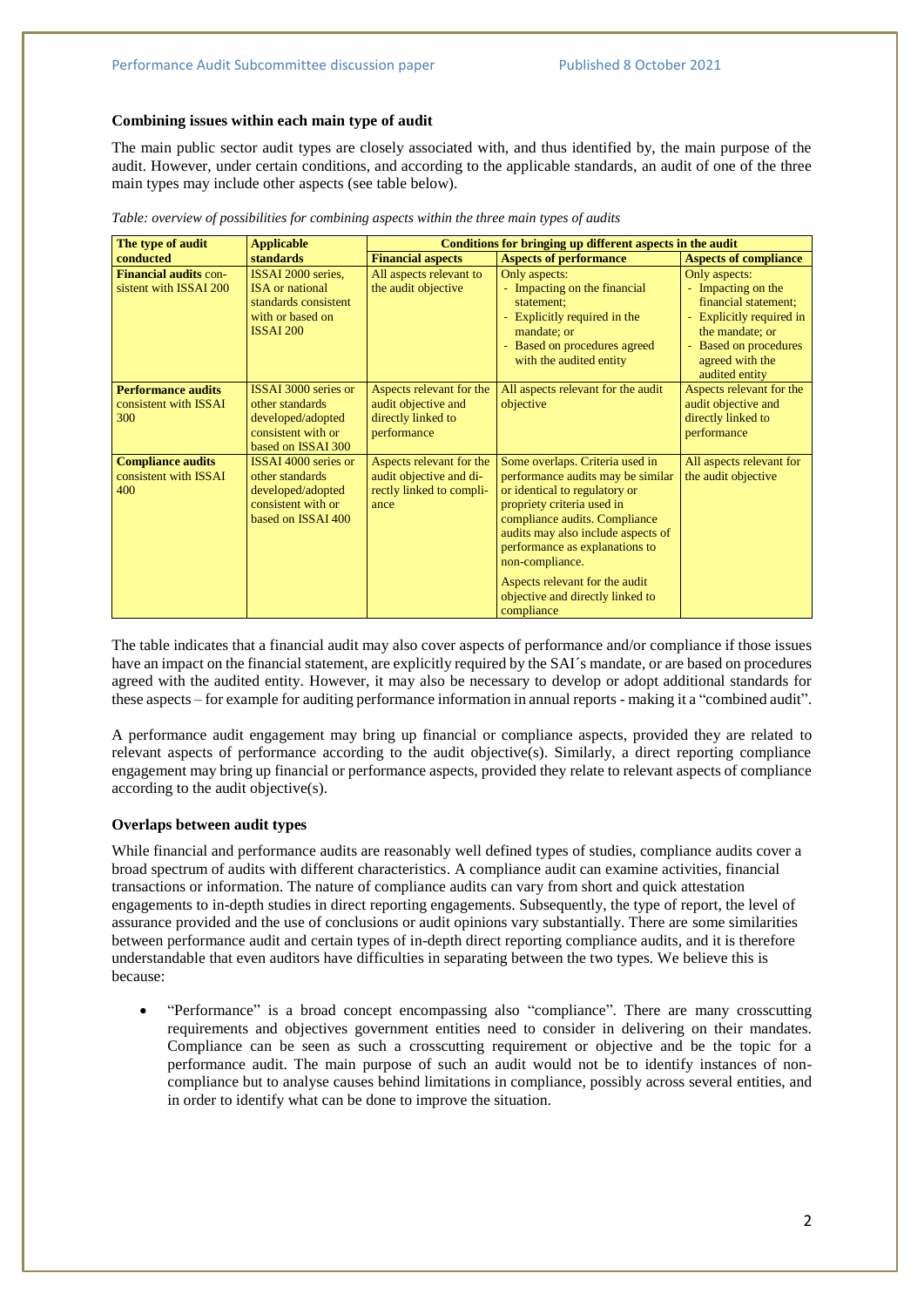- Compliance can be relevant when assessing if the principles of the 3Es<sup>6</sup> have been met, for example when examining if the audited entity has respected citizens' rights when processing permits and subsidies.
- Laws and regulations frequently cover the intention and objectives of different activities as well as influences how the activities are supposed to be carried out to lead to the expected results. Thus, laws and regulations are important and highly credible sources for identifying criteria relevant for assessing performance.
- In some performance audits the same evaluation technique as in compliance auditing is used, focusing on the gaps in relation to criteria rather than to assess what is done by applying the criteria. This could be called "compliance" with performance relevant criteria.

It is only when the criteria in the last example have been developed from laws and regulations, or from generally accepted principles of propriety, we find it reasonable to describe it as an overlap between the two audit types. Probably the SAI can in such situations choose between applying the performance audit or compliance audit standards. <sup>7</sup> The resulting report, however, is likely to differ significantly depending on the choice since:

- the information presented in the report is determined by the purpose of the audit;
- the purpose of the audit determines the precise set of criteria to be applied;
- criteria are used differently depending on whether the focus of the audit is on non-compliance as such, or on the substance of what is missing when the criteria are not met (i.e. the difference between compliance and performance auditing);
- addressing causes behind problems (which would be expected in a performance audit) requires that the auditor applies significantly different methods than those applied in a compliance audit (where addressing causes is not necessarily required);
- concluding on the substance of the criteria (the performance) will look significantly different compared to concluding on compliance as such; and
- different requirements when it comes to providing assurance will reflect reporting of the respective two audit types.

# **Combined audits**

The standards allow SAIs to go further in combining different issues in the same audit than what can be encompassed within any of the main types of audits. ISSAI 100 states that SAIs should declare which standards they apply when conducting audits and this declaration should be accessible to users of the SAI's reports. Where the standards are based on different sources, this should also be stated.<sup>8</sup> When it is not sufficient to use standards consistent with the principles in ISSAI  $200 - 400$ , the SAI needs to adopt or develop additional standards consistent with ISSAI 100.

ISSAI 100 states that SAIs can choose to carry out audits and engagements of any subject of relevance to the responsibilities of management. Such audits may cover aspects of performance, potentially in different combinations with other aspects. The distinction between audits and other control engagements is not explicitly defined. Even so, two basic requirements for what may be considered an "audit" stands out: that the work is based on adopted or developed standards<sup>9</sup>, and that those standards are consistent with ISSAI 100.

There may be situations where it is reasonable to combine audit of aspects of performance with other audit types. One such example is the audit of performance information presented in annual reports, which also include the financial statements. It would make sense to audit the annual report as a whole in the same audit, where financial statements are audited based on financial audit standards while there is a need to adopt or develop separate standards for auditing the performance information.

**.** 

<sup>6</sup> Economy, efficiency and effectiveness[, ISSAI 100:22](https://www.issai.org/professional-pronouncements/?n=100-129)

<sup>&</sup>lt;sup>7</sup> [ISSAI 400:26](https://www.issai.org/professional-pronouncements/?n=400-499) states, "When compliance auditing is part of a performance audit, compliance is seen as one of the aspects of economy, efficiency and effectiveness. Non-compliance may be the cause of, an explanation for, or a consequence of, the state of the activities that are the subject of the performance audit. In combined audits of this kind, auditors should use their professional judgement to decide whether performance or compliance is the primary focus of the audit, and whether to apply the ISSAIs on performance auditing, compliance auditing or both."